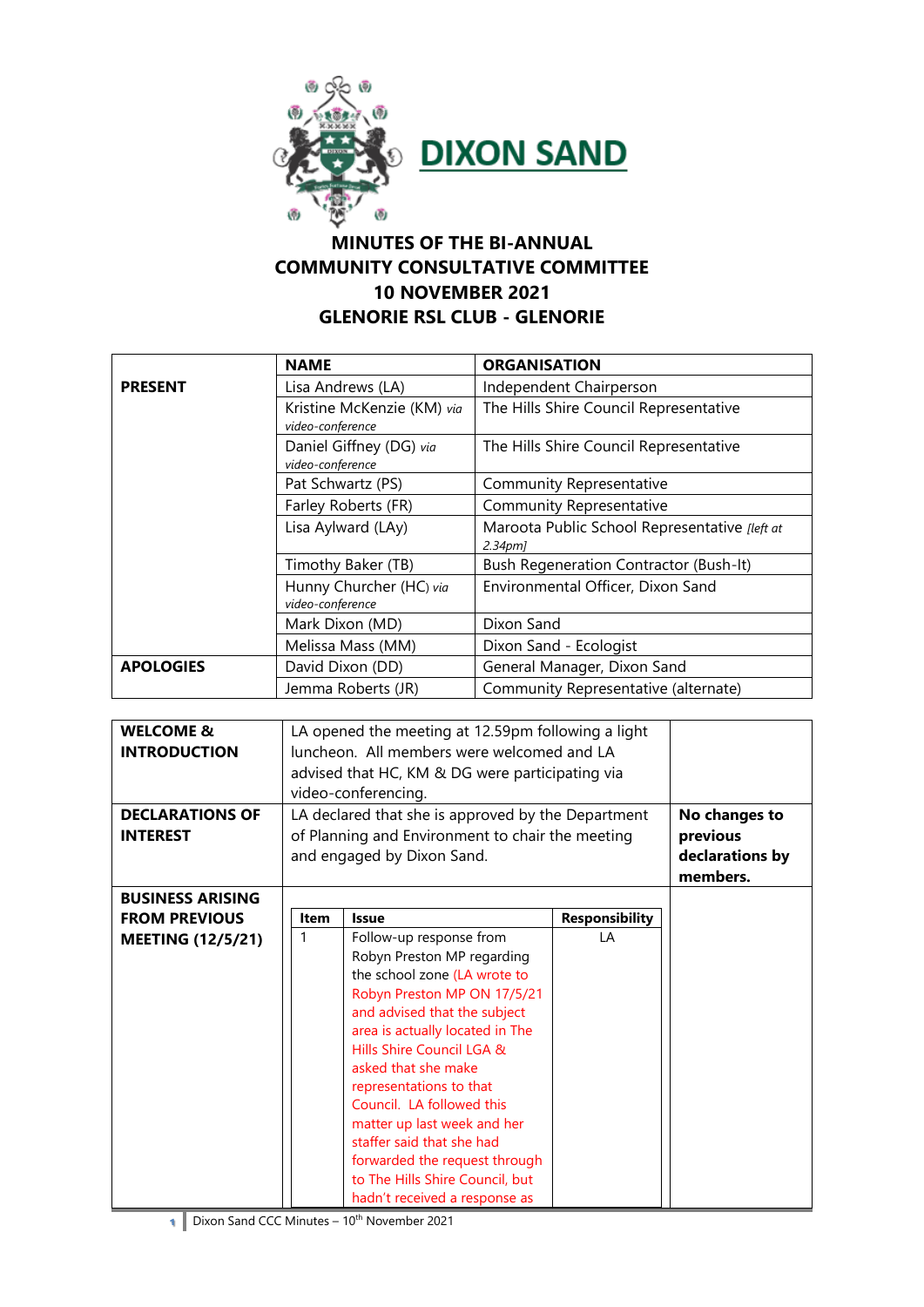|                                            | yet. The staffer committed to                                                                               |                                        |
|--------------------------------------------|-------------------------------------------------------------------------------------------------------------|----------------------------------------|
|                                            | chasing this up. Heldover.                                                                                  |                                        |
|                                            | $\overline{c}$<br>Extending the length of the<br>LA<br>60km zone at Cattai had been                         |                                        |
|                                            | raised at a previous CCC and                                                                                |                                        |
|                                            | did not seem to have been                                                                                   |                                        |
|                                            | addressed. Following the last                                                                               |                                        |
|                                            | meeting, LA looked up the                                                                                   |                                        |
|                                            | previous discussions and                                                                                    |                                        |
|                                            | included them as a postscript                                                                               |                                        |
|                                            | in the May minutes*.                                                                                        |                                        |
|                                            | *QUOTE: PS further commented that the Eastbend                                                              |                                        |
|                                            | committee had raised the issue of speed around the Cattai                                                   |                                        |
|                                            | School, specifically where the speed goes from 80km to                                                      |                                        |
|                                            | 40km during school times (from O'Brians Rd to Millers Rd or                                                 |                                        |
|                                            | Threlkeld Dr - both sides of the school). Discussions on                                                    |                                        |
|                                            | whether the speed should go from 80km to 60km to 40km<br>or whether more signage should be erected, warning |                                        |
|                                            | drivers of the upcoming school zone (40km). DD                                                              |                                        |
|                                            | mentioned that it may be difficult to alter a main arterial                                                 |                                        |
|                                            | road from 80km to 60km, stating it would require a robust                                                   |                                        |
|                                            | argument with supporting technical data. Notwithstanding                                                    |                                        |
|                                            | this, Dixon Sand is committed to safety and driver conduct.                                                 |                                        |
|                                            | Further discussion about this matter. Other community                                                       |                                        |
|                                            | groups recommended to make representations to the state                                                     |                                        |
|                                            | member and Council.                                                                                         |                                        |
| <b>CORRESPONDENCE</b>                      | 17/5/21 - Email to Robyn Preston MP informing<br>٠                                                          |                                        |
| (as emailed with                           | that school zone area is located in The Hills Shire                                                         |                                        |
| <b>Meeting Notice on</b>                   | Council LGA.<br>18/5/21 - Draft minutes sent to members for                                                 |                                        |
| 29/10/21 with 4                            | review                                                                                                      |                                        |
| additional items)                          | 26/5/21 - Email to members with the finalised                                                               |                                        |
|                                            | minutes.                                                                                                    |                                        |
|                                            | 29/9/21 - Email from HC advising that Dixon Sand                                                            |                                        |
|                                            | has submitted the Annual Review 2020 - 2021 for                                                             |                                        |
|                                            | Old Northern Road and Haerses Road Quarries to<br>the DPIE.                                                 |                                        |
|                                            | 11/10/21 - Email to members advising that the<br>$\bullet$                                                  |                                        |
|                                            | CCC is planned to go ahead in person at Glenorie                                                            |                                        |
|                                            | RSL as well as via video-conferencing. Details to                                                           |                                        |
|                                            | be confirmed.                                                                                               |                                        |
|                                            | 29/10/21 - Email to CCC members with the<br>Meeting Notice, Agenda and Correspondence                       |                                        |
|                                            | Report for this meeting.                                                                                    |                                        |
|                                            | 29/10/21 - Email to Robyn Preston MP's office<br>$\bullet$                                                  |                                        |
|                                            | requesting an update on the school zone issue.                                                              |                                        |
|                                            | 29/10/21 - Email response from Roby Preston MP's<br>$\bullet$                                               |                                        |
|                                            | office advising that a response from Council has<br>not been received, however, the officer has chased      |                                        |
|                                            | up the matter.                                                                                              |                                        |
|                                            | 3/11/21 - Email to Council delegates with the<br>٠                                                          |                                        |
|                                            | Zoom meeting link.                                                                                          |                                        |
|                                            | $9/11/21$ – Email to members with the reminder for                                                          |                                        |
|                                            | this meeting.                                                                                               |                                        |
| <b>PROJECT REPORT,</b><br><b>INCLUDING</b> | MD advised that he didn't have the production                                                               | <b>Questions asked</b><br>and answered |
| <b>PRODUCTION/SALES</b>                    | figures, however, production has been strong,<br>especially with the sale of sandstone blocks.              | throughout the                         |
|                                            |                                                                                                             | presentation.                          |
|                                            |                                                                                                             |                                        |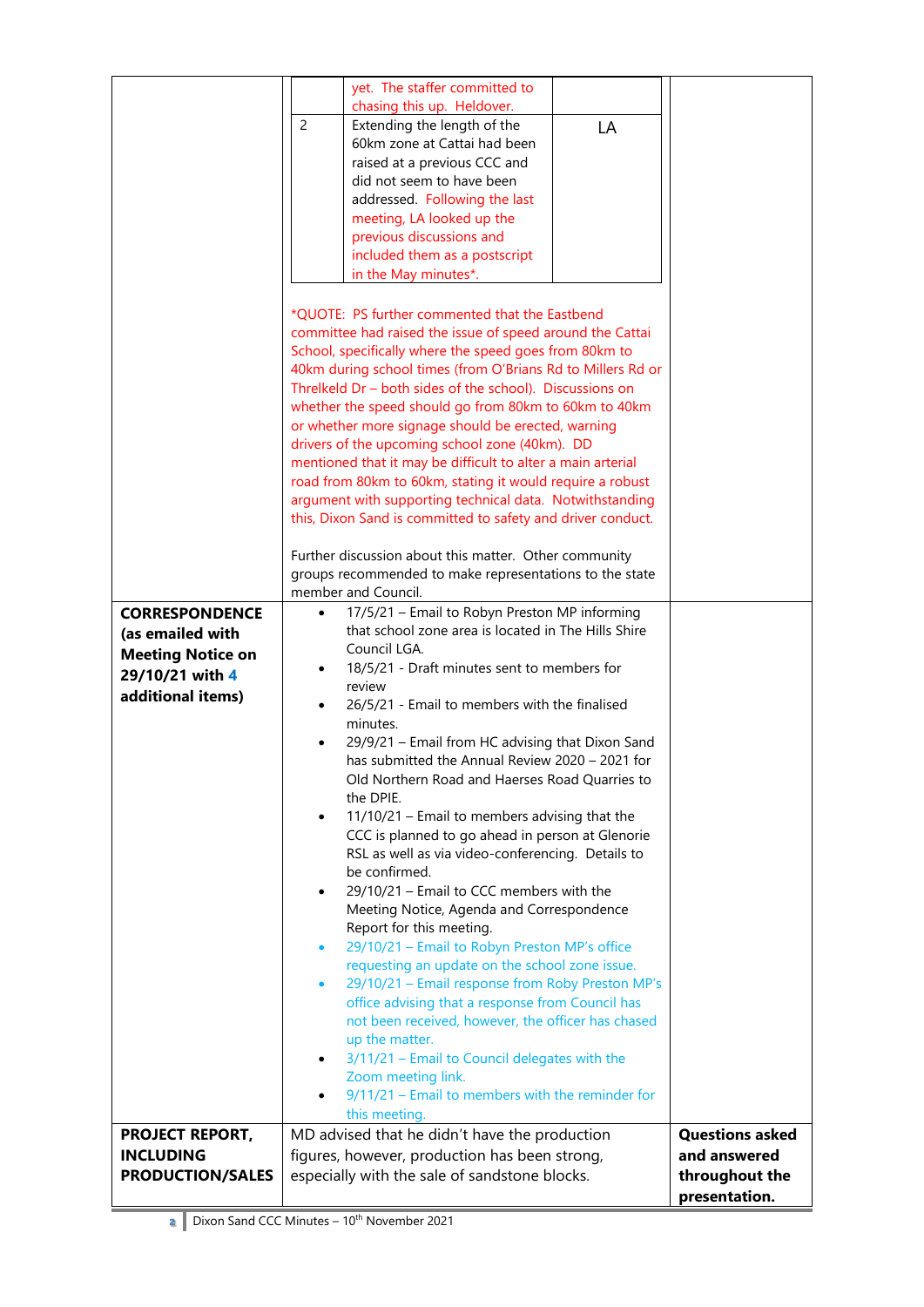| <b>OLD NORTHERN</b>  | KM enquired whether the shutdown to the                       |                    |
|----------------------|---------------------------------------------------------------|--------------------|
|                      |                                                               |                    |
| <b>ROAD QUARRY</b>   | Construction industry during COVID restrictions               |                    |
|                      | affected project with MD advising that most                   |                    |
|                      | customers used the quarry as a buffer for material            |                    |
|                      | transport.                                                    |                    |
|                      | KM asked if Dixon Sand had COVID procedures in                |                    |
|                      |                                                               |                    |
|                      | place on site in relation to vaccinations. MD                 |                    |
|                      | responded that Dixon Sand has a dedicated Safety              |                    |
|                      | Officer to ensure procedures are in place and                 |                    |
|                      | compliance these requirements. HC advised that                |                    |
|                      | Dixon Sand had a campaign to have staff vaccinated            |                    |
|                      | and providing them time off during working hours to           |                    |
|                      | receive the vaccine.                                          | See - Slide No. 7  |
|                      |                                                               |                    |
|                      |                                                               |                    |
| <b>HAERSES ROAD</b>  | Development Consent Mod. 4 was approved on 29                 |                    |
| <b>QUARRY</b>        | June 2021.                                                    |                    |
|                      | Changing the sequence of approved extraction within           |                    |
|                      | the Mod. 1 Friable Hawkesbury Sandstone resource.             |                    |
|                      | Approved Extraction Sequence: Cells 1A and 2A                 |                    |
|                      | Proposed Extraction Sequence: Cells 1A and 1B                 |                    |
|                      |                                                               |                    |
|                      |                                                               | See Maps - Slide   |
|                      | Development Consent Mod. 3 was approved on 23                 | Nos. 8 & 10        |
|                      | <b>July 2021</b>                                              |                    |
|                      | Increase in rate of extraction and production from            |                    |
|                      | 250,000 to 495,000 tpa                                        |                    |
|                      | Increase in importation of up to 250,000 tpa of<br>٠          |                    |
|                      | VENM and/or ENM                                               |                    |
|                      |                                                               |                    |
|                      | Increase in daily truck movements from 56 trucks<br>$\bullet$ |                    |
|                      | per day to 180 trucks per day                                 |                    |
|                      | Small extension to Stage 5 Tertiary Sand<br>٠                 |                    |
|                      | <b>Extraction Area</b>                                        |                    |
|                      |                                                               |                    |
|                      | Development Consent Mod. 5 (preparation of Scoping            |                    |
|                      | Letter) for:                                                  |                    |
|                      |                                                               |                    |
|                      | Relocation of the approved site office,<br>$\bullet$          |                    |
|                      | maintenance shed and weighbridge to an area                   |                    |
|                      | away from residents along Wiseman Ferry Rd and                |                    |
|                      | closer to the main processing plant on Lot 177.               |                    |
|                      | This will reduce noise and visual impacts of shed             |                    |
|                      | closer to main road.                                          |                    |
|                      |                                                               |                    |
|                      | Minor increase in internal floor dimensions<br>$\bullet$      |                    |
|                      | (approximately 1,400m <sup>2</sup> including awning).         |                    |
|                      | Lodgement of Scoping document seeking<br>$\bullet$            |                    |
|                      | Modification under Section 4.55(1A) of the EP&A               |                    |
|                      | Act 1979.                                                     |                    |
| <b>ENVIRONMENTAL</b> | The presentation showed the:                                  | <b>See Maps in</b> |
| <b>MONITORING</b>    | <b>Environmental Monitoring Locations</b><br>1.               | Slides: 12, 13, 14 |
| <b>RESULTS</b>       | TEOM - PM10 data<br>2.                                        | & 15.              |
|                      |                                                               |                    |
|                      | <b>Dust Deposition</b><br>3.                                  |                    |
|                      | <b>Noise</b><br>4.                                            |                    |
|                      | 5.<br>Ground water and Surface Water                          |                    |
|                      | 6.<br>Incidents/Exceedances                                   |                    |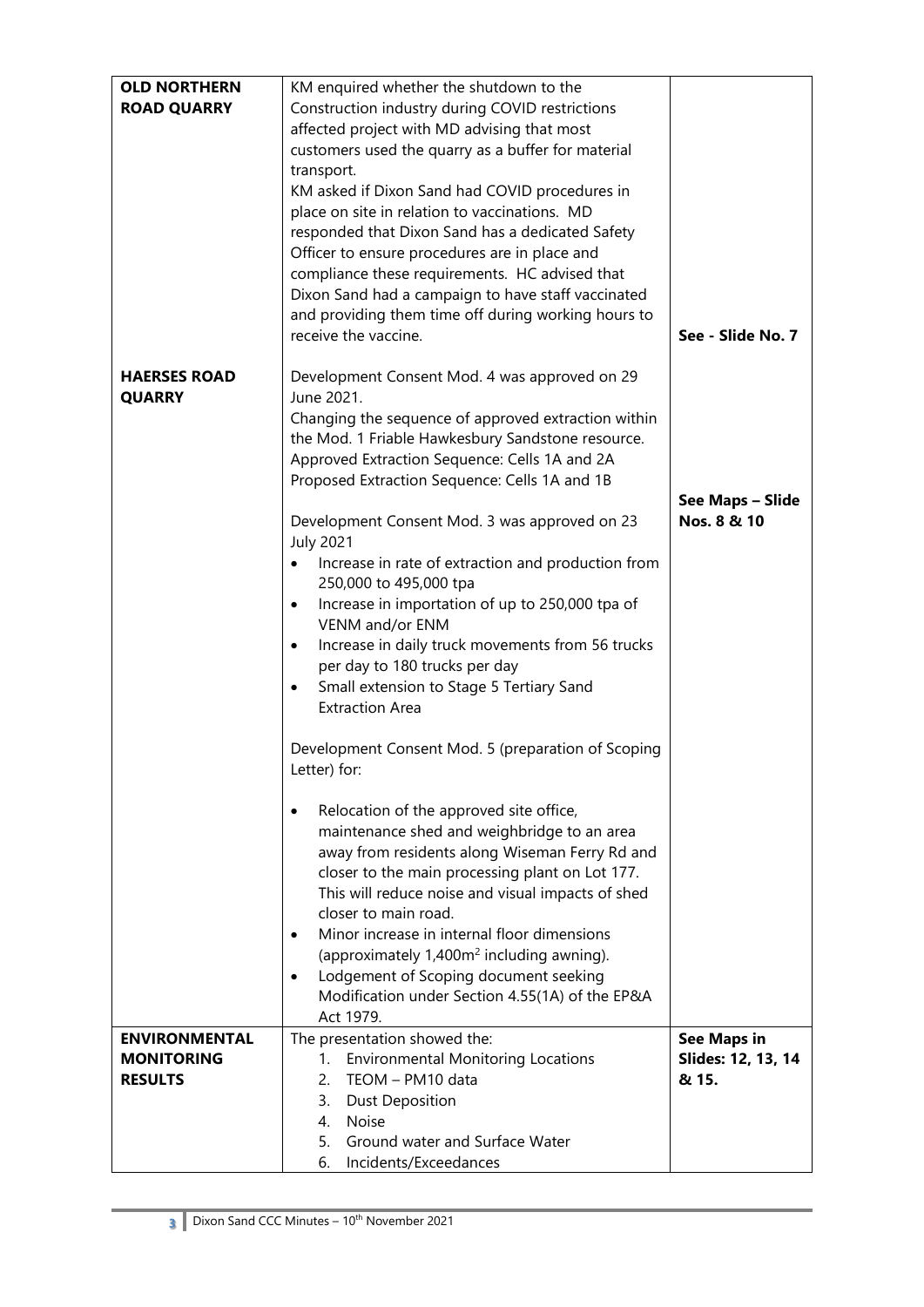| <b>TEOM DATA</b>       |                                                                                                 | TEOM and Meteorological station records PM10 levels                                                  | See Slides 17 for |
|------------------------|-------------------------------------------------------------------------------------------------|------------------------------------------------------------------------------------------------------|-------------------|
|                        | and weather data such as rain, temperature, wind etc.                                           | graph (July 2021                                                                                     |                   |
|                        |                                                                                                 |                                                                                                      | to October        |
|                        | <b>Monitoring Criteria</b>                                                                      |                                                                                                      | 2021)             |
|                        | $\circ$                                                                                         | Long term: Annual PM10 average (light blue line)                                                     |                   |
|                        |                                                                                                 | should not exceed the annual average criteria                                                        |                   |
|                        | (pink line $-30\mu g/m3$ )                                                                      |                                                                                                      |                   |
|                        | $\circ$                                                                                         | Short term: 24hr PM10 average (blue bars) should                                                     |                   |
|                        |                                                                                                 | not exceed the 24hr PM10 NEPM Criteria (yellow                                                       |                   |
|                        | line $-50\mu g/m3$ )<br>$\circ$                                                                 | Short term: If the 24hr PM10 EPL Criteria Level                                                      |                   |
|                        |                                                                                                 | (green line $-42\mu g/m3$ ) is exceeded by the 24hr                                                  |                   |
|                        |                                                                                                 | PM10 average (blue bars), and the prevailing wind                                                    |                   |
|                        |                                                                                                 | is from the specific quadrant Dixon Sand is                                                          |                   |
|                        | required to:                                                                                    |                                                                                                      |                   |
|                        | Notify EPA                                                                                      |                                                                                                      |                   |
|                        |                                                                                                 | Take immediate action to reduce PM10                                                                 |                   |
|                        | levels                                                                                          |                                                                                                      |                   |
|                        | Stop works if levels do not fall below                                                          |                                                                                                      |                   |
|                        |                                                                                                 | 42µg/m3 within 1 hour                                                                                |                   |
| <b>ELEVATED PM10</b>   | $\circ$                                                                                         | TEOM station represent the EPL Points 1 and 3.<br>There were elevated PM10 levels recorded where the | See Slide 18.     |
|                        | 42µg/m3 EPL criteria were in exceedance:                                                        |                                                                                                      |                   |
|                        | 8/10/21                                                                                         |                                                                                                      |                   |
|                        | 10/10/21; and                                                                                   |                                                                                                      |                   |
|                        | 29/10/21.                                                                                       |                                                                                                      |                   |
|                        | HC explained that the levels were due to agricultural                                           |                                                                                                      |                   |
|                        | and weather conditions and not from activities on                                               |                                                                                                      |                   |
|                        |                                                                                                 | site. All incidents were reported with the EPA not                                                   |                   |
| <b>DEPOSITIONAL</b>    | taking any regulatory action.                                                                   |                                                                                                      | See Slides 21-27  |
| <b>DUST DATA</b>       | Data and graphs explained for all sites for the<br>monitoring period July 2021 to October 2021. |                                                                                                      |                   |
|                        |                                                                                                 |                                                                                                      |                   |
|                        | <b>Location</b>                                                                                 | <b>Dust Gauge</b>                                                                                    |                   |
|                        | <b>Old Northern Road</b>                                                                        | D1A Access road                                                                                      | Locations.        |
|                        |                                                                                                 | D4 Rehab area                                                                                        |                   |
|                        |                                                                                                 |                                                                                                      |                   |
|                        |                                                                                                 | <b>D5 Bundwall</b>                                                                                   |                   |
|                        |                                                                                                 | D7 Mullock Heap                                                                                      |                   |
|                        | <b>Haerses Road</b>                                                                             | <b>D8 Olive Grove</b>                                                                                |                   |
|                        |                                                                                                 | D10 Haerses Road<br>(EPL Point 3)                                                                    |                   |
|                        |                                                                                                 | D11 Receiver R6                                                                                      |                   |
|                        |                                                                                                 | D12 Receiver R8                                                                                      |                   |
| <b>DUST DEPOSITION</b> |                                                                                                 | The annual average dust exceedance at monitor D10                                                    | See Slides 28 -   |
| <b>EXCEEDANCE</b>      |                                                                                                 | in October 2021 was due to agricultural activities                                                   | 31, which         |
|                        |                                                                                                 | occurring in the adjacent paddocks (north and south)                                                 | includes          |
|                        |                                                                                                 | of the dust monitor. Previous elevated monthly results                                               | photographs.      |
|                        |                                                                                                 | were due to (1) RFS utilising the area immediately                                                   |                   |
|                        |                                                                                                 | adjacent to the dust gauge for staging of fire-fighting                                              |                   |
|                        |                                                                                                 | appliances for the local hazard reduction burn and (2)                                               |                   |
|                        |                                                                                                 | RFS utilising the same area for training purposes.                                                   |                   |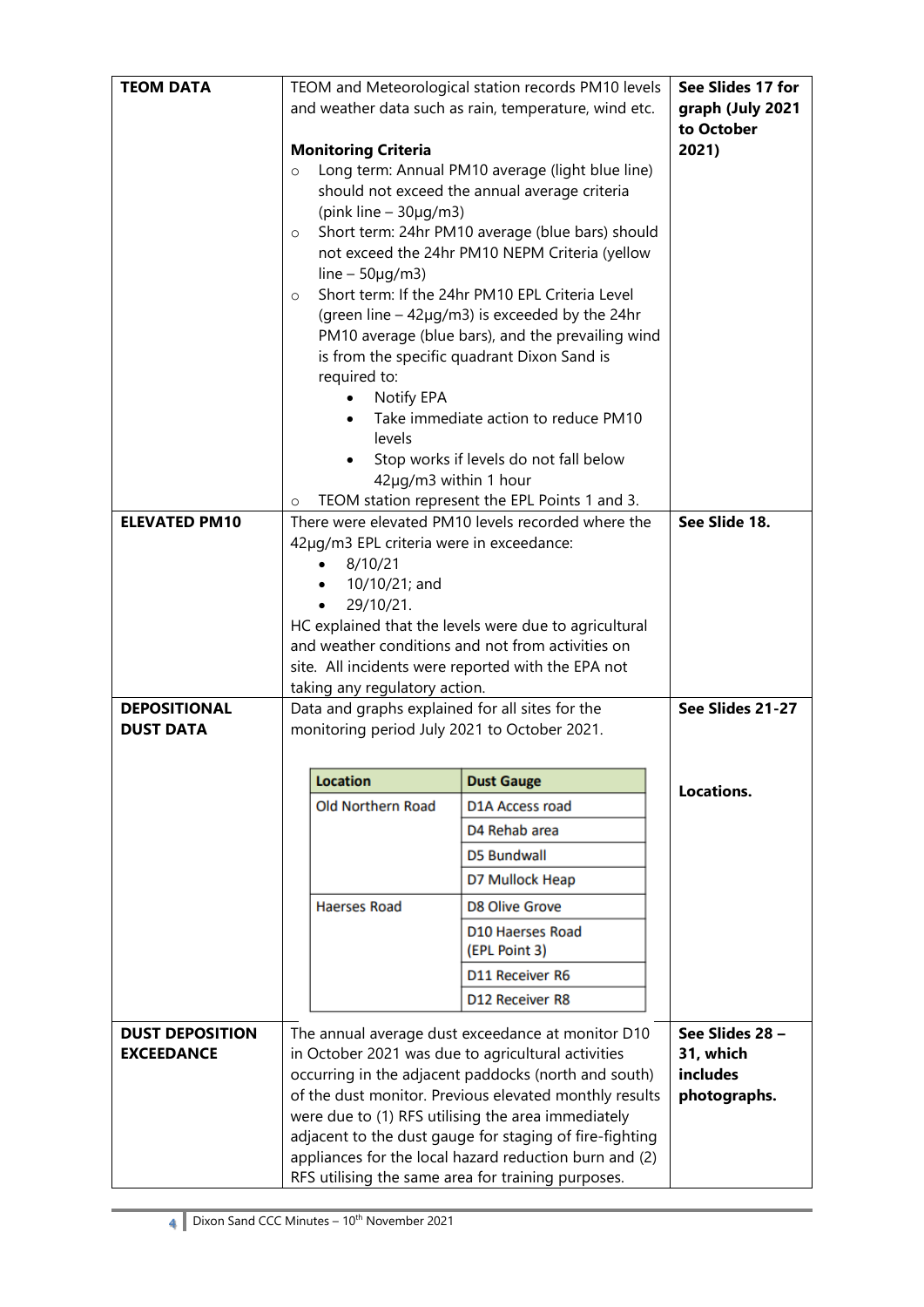| <b>NOISE MONITORING</b> | The 6-monthly noise monitoring program and data                                 | See Slides 32-38    |
|-------------------------|---------------------------------------------------------------------------------|---------------------|
|                         |                                                                                 |                     |
|                         | was explained for ONR. Noise monitoring results                                 |                     |
|                         | demonstrated compliance with noise criteria apart                               |                     |
|                         | from one reportable incident on 18/6/21:                                        |                     |
|                         |                                                                                 |                     |
|                         | Routine 6-monthly attended noise monitoring<br>٠                                |                     |
|                         | identified noise exceedances at a number of                                     |                     |
|                         | receivers:                                                                      |                     |
|                         | o DA 250-09-01, Condition 3 of Schedule 3                                       |                     |
|                         | o EPL 3916, Conditions L4.1 and L4.2                                            |                     |
|                         |                                                                                 |                     |
|                         | Noise criteria exceeded by 1 or 2 dBA<br>$\bullet$                              |                     |
|                         |                                                                                 |                     |
|                         | Cause of exceedance attributed to dozer ripping<br>$\bullet$                    |                     |
|                         | hard rock in the centre of the extraction pit on                                |                     |
|                         | Lots 1 & 2. Cause of exceedance rectified                                       |                     |
|                         | immediately                                                                     |                     |
|                         |                                                                                 |                     |
|                         | DPIE and EPA notified of the incident                                           |                     |
|                         |                                                                                 |                     |
|                         | Section 11.1.3 of the Industrial Noise Policy (2000)                            |                     |
|                         | specifies a "development will be deemed to be in                                |                     |
|                         | non-compliance with a noise consent or licence                                  |                     |
|                         | condition if the monitored noise level is more than 2                           |                     |
|                         |                                                                                 |                     |
|                         | dB above the statutory noise limit specified in the                             |                     |
|                         | consent or license condition". Therefore noise                                  |                     |
|                         | exceedances during this incident are NOT deemed a                               |                     |
|                         | non-compliance.                                                                 |                     |
|                         |                                                                                 | See Slides 37 &     |
|                         | Noise Monitoring for HR; no non-compliances.                                    | 38.                 |
| <b>GROUND WATER</b>     |                                                                                 |                     |
|                         | GW Monitoring wells:                                                            | <b>Graphs</b>       |
| <b>MONITORING</b>       | - 11 x BHs at ONR                                                               | explained - See     |
|                         | -9 x BHs at HR (original extraction in Tertiary Sand)                           | <b>Slides 40-54</b> |
|                         | - 13 x BHs at HR (new - 100 MTSGS Buffer zone for                               |                     |
|                         | Mod 1 extraction cells                                                          |                     |
|                         |                                                                                 |                     |
|                         | GW levels: monthly + continuous data loggers                                    |                     |
|                         |                                                                                 |                     |
|                         | GW quality sampling & lab analysis:                                             |                     |
|                         | - 6 monthly sampling and testing.                                               |                     |
| <b>SURFACE WATER</b>    | <b>ONR</b>                                                                      | <b>Graphs</b>       |
| <b>MONITORING</b>       | • SW19 = Surface water monitoring at creek on Lot                               | explained - See     |
|                         | 196                                                                             | <b>Slides 55-59</b> |
|                         |                                                                                 |                     |
|                         | • LDP1 = EPL 3916 Licenced Discharge Point at Weir<br>of Main Water Channel     |                     |
|                         |                                                                                 |                     |
|                         | <b>HR</b>                                                                       |                     |
|                         |                                                                                 |                     |
|                         | • SW1 = Surface water monitoring at creek east of                               |                     |
|                         | extraction Stage 2 East (inside the Biodiversity Offset                         |                     |
|                         | Area)                                                                           |                     |
|                         | • SW2 = Surface water monitoring at creek west of<br>extraction Cell 1A (Mod 1) |                     |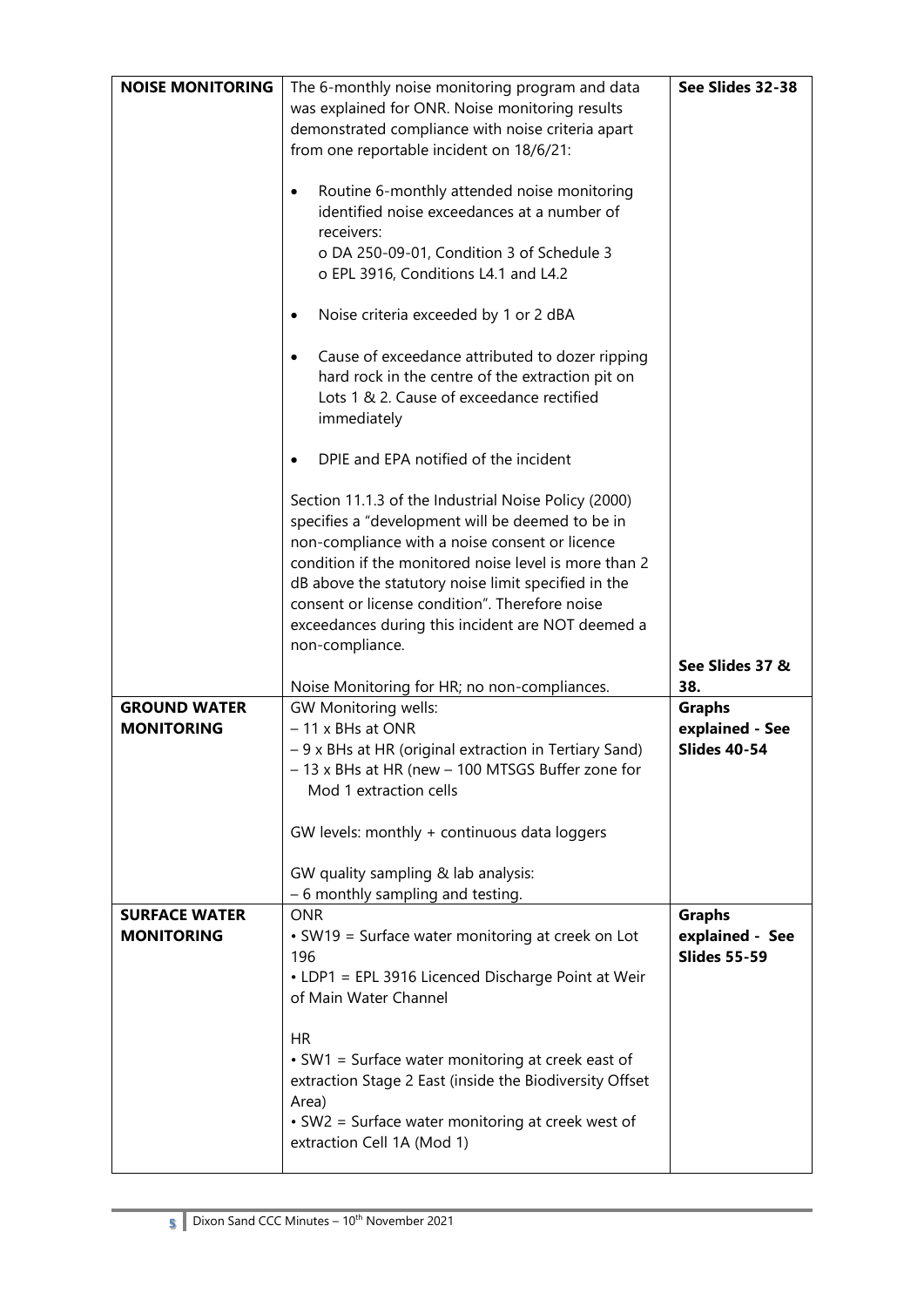|                         | Comment from PS, that she has observed that the           |                   |
|-------------------------|-----------------------------------------------------------|-------------------|
|                         | western side of Little Cattai Creek is very low, which is |                   |
|                         | unusual given the amount of rain that has been            |                   |
|                         | received. Whilst she is not drawing any conclusions       |                   |
|                         | from this observation, it is worth noting that there is   |                   |
|                         | only a small amount of water there. She will continue     |                   |
|                         | to monitor.                                               |                   |
| <b>BUSH</b>             | TB presented on the bush regeneration works:              | See photographs   |
| <b>REGENERATION</b>     |                                                           | in Slides 60 - 67 |
| <b>WORKS</b>            | Old nursery site & surrounds (ONR)                        |                   |
|                         | Bare areas brush matted with seeding shrubs earlier in    |                   |
|                         |                                                           |                   |
|                         | the year. The area is heavily compacted and they have     |                   |
|                         | installed fast Bladey Grass into bare areas to assist     |                   |
|                         | recovery. Overall very little time is spent in this area. |                   |
|                         |                                                           |                   |
|                         | <b>NVC - non topsoil section (ONR)</b>                    |                   |
|                         | Recruitment and recovery witnessed is much slower         |                   |
|                         | with minimal microbial and mycorrhizal fungi.             |                   |
|                         | However, minimal organic matter vastly reduces the        |                   |
|                         | ability of weeds to colonise. We have culled assertive    |                   |
|                         | species i.e. Grevillea buxifolia and allelopathic canopy  |                   |
|                         | species to promote more light reaching the ground         |                   |
|                         | layer.                                                    |                   |
|                         |                                                           |                   |
|                         | <b>NVC</b> - filled section (ONR)                         |                   |
|                         | Good growth of more recent endangered species             |                   |
|                         | plantings and excellent natural recruitment from seed     |                   |
|                         | bank. Works have entailed mostly thinning out             |                   |
|                         | Grevillea buxifolia and Banksia ericifolia.               |                   |
|                         |                                                           |                   |
|                         | Lot 2 (ONR)                                               |                   |
|                         | Mostly primary/secondary weed control of Lantana in       |                   |
|                         | this section. Planted out buffer zone and area near the   |                   |
|                         | dam which was previously disturbed with colonising        |                   |
|                         | shrubs. Also commenced controlling Bamboo.                |                   |
|                         | <b>Biodiversity Offset - (Haerses Rd)</b>                 |                   |
|                         | Problematic species on disturbed edge next to access      |                   |
|                         | road predominantly. Relatively stable now with a          |                   |
|                         | dense buffer of competitive grasses and bracken fern.     |                   |
|                         |                                                           |                   |
|                         | <b>Future works</b>                                       |                   |
|                         | Bush-it looks forward to taking on further work at the    |                   |
|                         | Biobank sites and the maintenance of remnant              |                   |
|                         | ecosystems adjacent to Dixon Sand.                        |                   |
| <b>BIODIVERSITY AND</b> | MM provided a comprehensive presentation on the           | See Slides 68 -   |
| <b>REHABILITATION</b>   | Biodiversity and Rehabilitation annual report,            | 75                |
|                         | monitoring results and threatened species update.         |                   |
|                         |                                                           |                   |
|                         | Photographs and maps were shown and explained.            |                   |
|                         |                                                           |                   |
|                         | <b>Threatened Species Update</b>                          |                   |
|                         | Biodiversity and Rehabilitation Annual Reports 2021       |                   |